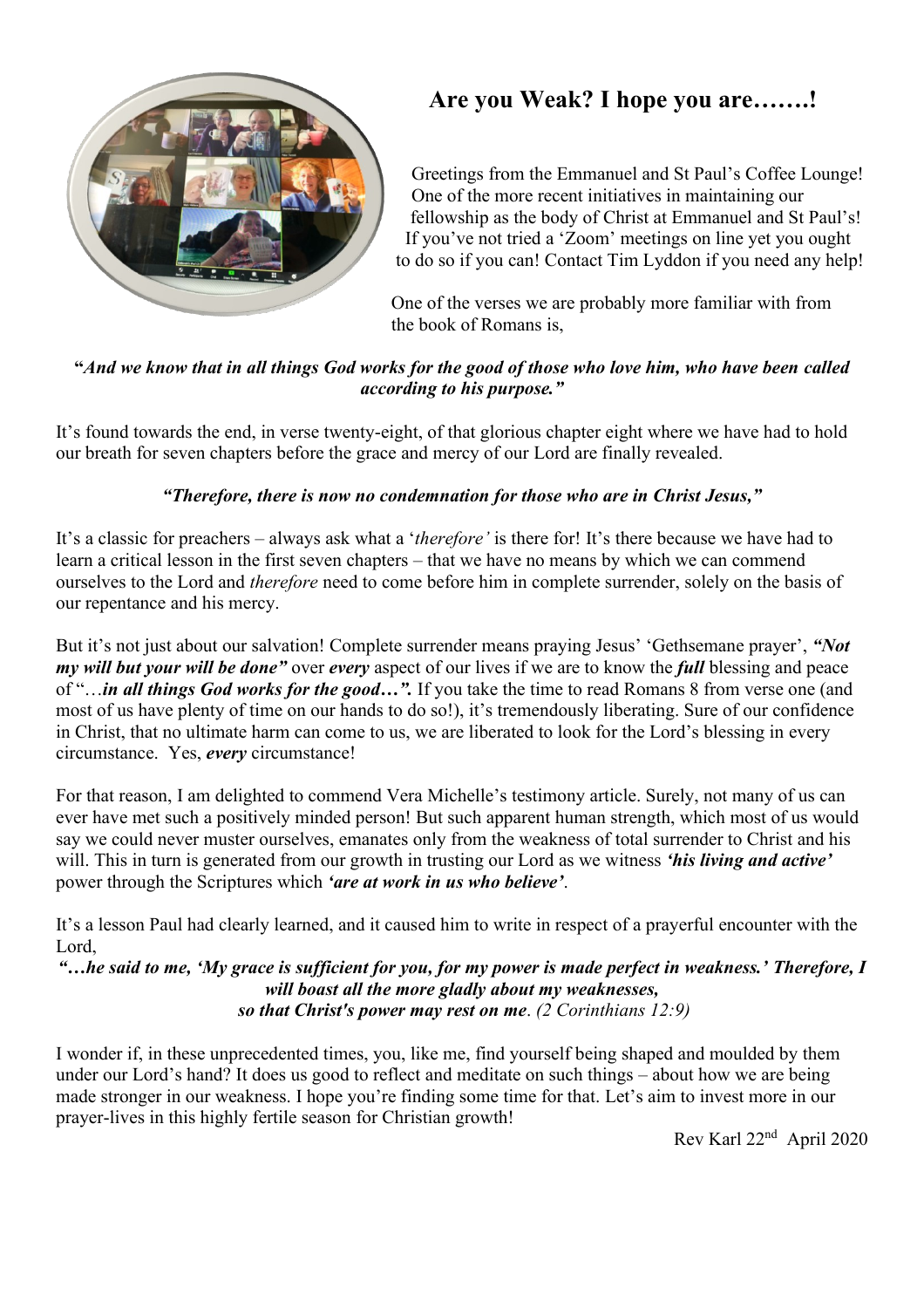### **The Life of Faith in Lockdown!**

It is a joy and a privilege to share some experiences of life in lockdown. For me, a precious and unexpected consequence is knowing the presence of Jesus in a new, very real and meaningful way. I've had times of anxiety, fear and panic, but these have been comforted and quietened by trusting those things very deliberately to the Lord. I've then known His peace, and each time, practical help has confirmed that his promise is faithful and that he provides a way through. I am truly thankful to Him for His compassionate understanding and for the help of His people.

**Since lockdown, the written Word of God has become increasingly alive to me.**

Since I've been a member of God's family at Emmanuel, my faith has been strengthened by the faithful teaching of His Word and by the fellowship of the church family. I've learned that in order to thrive I need to be fed with the living Word of God and to worship him and pray with His people. I feared I would starve in lockdown, but the opposite is true. Eight nutritious meals a week instead of two! These have sustained my corporate life in Christ, and my personal relationship with Him has deepened, strengthened and become much more meaningful and joyful. Any relationship not nurtured will fade away and wither, but since lockdown my Joy and fellowship with Jesus has truly blossomed. I've learned I need to spend the

day with Him. I need to be real with Him, not just the odd time of sharing, but to share all of it with Him. I need to be real with Him. Read Psalm44:23-24 and Luke 8:22-25. When I feel like that, there is no point hiding it as a sign of weakness. He knows how I feel anyway. Read Psalm 139, verses 4 & 23.

The despairing and frightened rant itself changes my heart and it becomes a penitent heart-cry to my Saviour for His love and help. I've learned that praising and worshipping the Lord in spirit and in truth, before I ask for His help, strengthens my faith. I come with confident expectation instead of uncertainty and desperation. I've learned how much I need the Holy Spirit to help me take hold of the fulness of Jesus' loving, compassionate power. Read John 14:16-18 and 26-27. I need the Holy Spirit to liberate my spirit, heart and mind to Jesus, so I can receive him into my innermost being and know His fulness.

Since lockdown, the written Word of God has become increasingly alive to me. Many of the psalms Karl has read to us have been *my* feelings and thoughts, but also *my* affirmation of *my* faith and hope in *my* Saviour and Lord. It's the heart-felt, spirit-felt, Holy Spirit given affirmation of *my* faith which sustains me, enabling me to leave the things I cannot change in His will and hands. I can then face the day with His peace, joy and love to enjoy the things I can change: sorting out years of precious cards and letters which I wanted but knew I could not keep (there is a parable in there somewhere!); revelling in the

**For me, a precious and unexpected consequence is knowing the presence of Jesus in a new, very real and meaningful way…**

colour, design and iridescence of tulips and bluebells; seeing life restored in my garden. His love, care and power are within all creation. Nothing in all creation, not even Coronavirus and lockdown is able to separate me from the love of God that is in Christ Jesus my Lord. I am safe in my Saviour. Thank you, Father God, thank you Lord Jesus, thank you Holy Spirit that you are the eternal God of love and that you love me.

Vera Mitchell